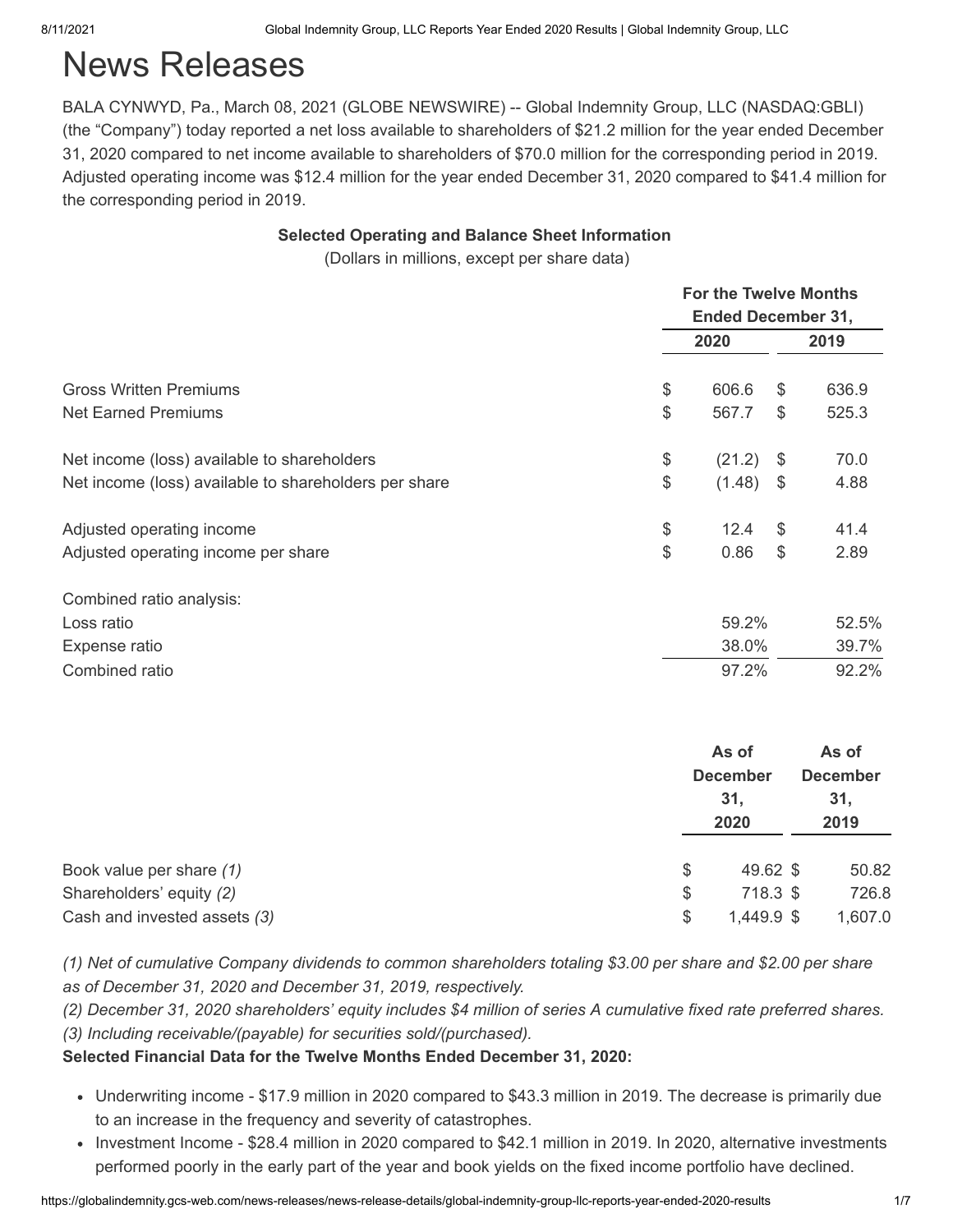8/11/2021 Global Indemnity Group, LLC Reports Year Ended 2020 Results | Global Indemnity Group, LLC

- Realized gains/(loss) (\$14.7) million in 2020 related to derivatives and sales of equity securities in early 2020 partly offset by fixed income gains compared to \$35.3 million in 2019.
- Corporate expenses \$42.0 million in 2020 compared to \$18.9 million in 2019 mainly due to expenses incurred related to the redomestication of the Company completed on August 28, 2020.
- Loss on extinguishment of debt \$3.1 million of prepaid debt issuance costs were written off when \$100 million of subordinated debt was retired on August 15, 2020.
- Tax benefit/(expense) \$8.1 million in 2020 compared to (\$11.7) million in 2019.

## **About Global Indemnity Group, LLC and its subsidiaries**

Global Indemnity Group, LLC (NASDAQ:GBLI), through its several direct and indirect wholly owned subsidiary insurance companies, provides both admitted and non-admitted specialty property and specialty casualty insurance coverages and individual policyholder coverages in the United States, as well as reinsurance worldwide. Global Indemnity Group, LLC's four primary segments are:

- **Commercial Specialty**
- **Specialty Property**
- **Farm, Ranch & Stable**
- **Reinsurance Operations**

# *Forward-Looking Information*

The forward-looking statements contained in this press release<sup>1</sup> do not address a number of risks and *uncertainties including COVID-19. Investors are cautioned that Global Indemnity's actual results may be materially different from the estimates expressed in, or implied, or projected by, the forward looking statements. These statements are based on estimates and information available to us at the time of this press release. All forwardlooking statements in this press release are based on information available to Global Indemnity as of the date hereof. Please see Global Indemnity's filings with the Securities and Exchange Commission for a discussion of risks and uncertainties which could impact the company and for a more detailed explication regarding forwardlooking statements. Global Indemnity does not assume any obligation to update the forward-looking statements provided to reflect events that occur or circumstances that exist after the date on which they were made.* 

*[1] Disseminated pursuant to the "safe harbor" provisions of Section 21E of the Security Exchange Act of 1934.*

# **Global Indemnity Group, LLC's Combined Ratio for the Twelve Months Ended December 31, 2020 and 2019**

For the twelve months ended December 31, 2020, the Company recorded a combined ratio of 97.2% (Loss Ratio 59.2% and Expense Ratio 38.0%) as compared to 92.2% (Loss Ratio 52.5% and Expense Ratio 39.7%) for the twelve months ended December 31, 2019.

- The Company's accident year casualty loss ratio was 57.0% in 2020 and 2019.
- The Company's accident year property loss ratio increased by 10.6 points to 70.1% in 2020 from 59.5% in 2019 primarily as a result of an increase in frequency and severity of catastrophes.

# **Global Indemnity Group, LLC's Gross Written and Net Earned Premiums Results by Segment for the Twelve Months Ended December 31, 2020 and 2019**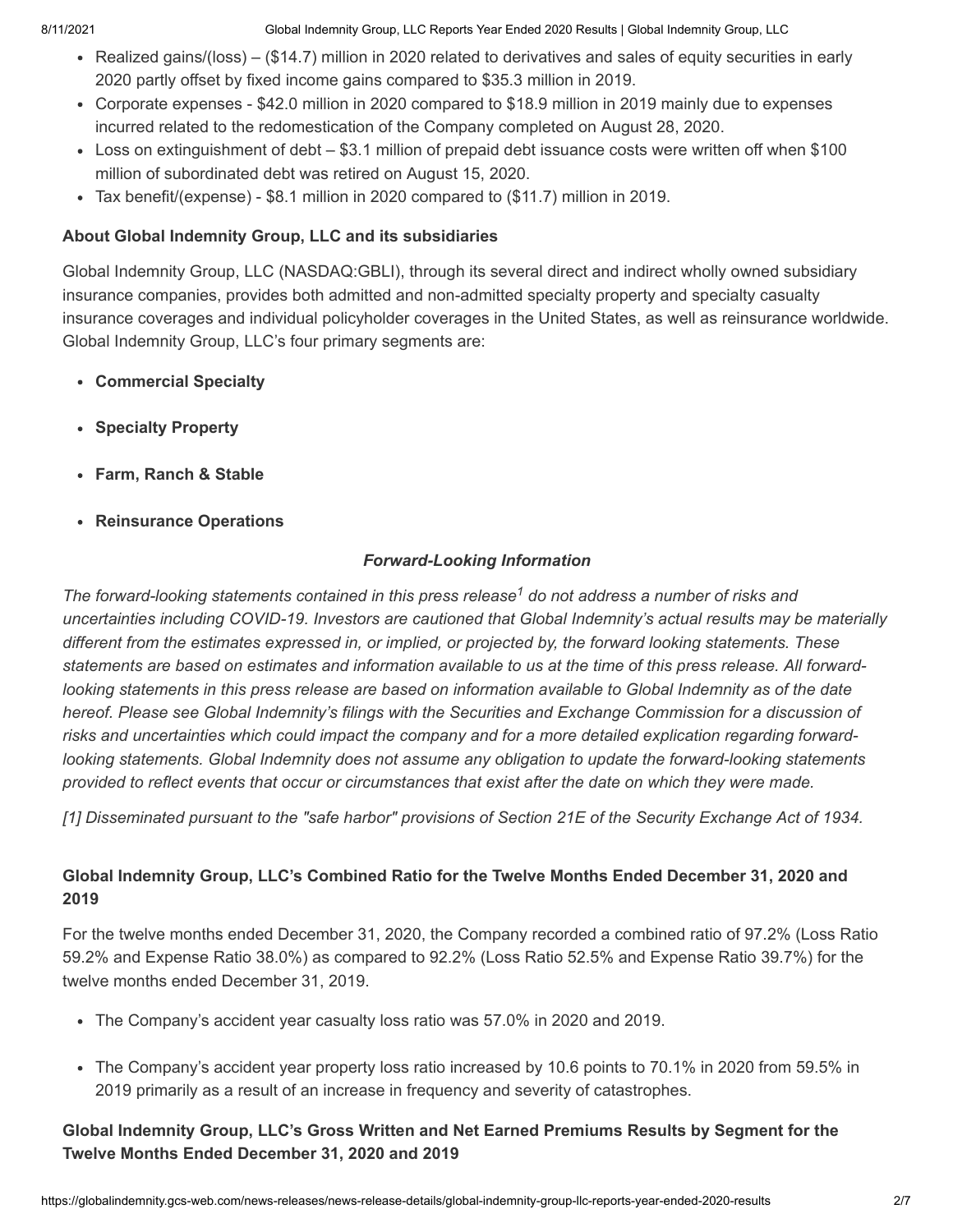8/11/2021 Global Indemnity Group, LLC Reports Year Ended 2020 Results | Global Indemnity Group, LLC

|                               | <b>Twelve Months Ended December 31,</b> |                               |         |                            |            |         |               |
|-------------------------------|-----------------------------------------|-------------------------------|---------|----------------------------|------------|---------|---------------|
|                               |                                         | <b>Gross Written Premiums</b> |         | <b>Net Earned Premiums</b> |            |         |               |
|                               |                                         |                               |         | $\%$                       |            |         | $\frac{0}{0}$ |
|                               |                                         | 2020                          | 2019    | Change                     | 2020       | 2019    | Change        |
| <b>Commercial Specialty</b>   | S.                                      | 321,879 \$                    | 297,332 | $8.3\%$ \$                 | 285,694 \$ | 237,758 | 20.2%         |
| <b>Specialty Property</b>     |                                         | 138,401                       | 163,503 | $(15.4\%)$                 | 131,474    | 140,232 | $(6.2\%)$     |
| Farm, Ranch & Stable          |                                         | 85,646                        | 87,745  | $(2.4\%)$                  | 76,166     | 71,312  | 6.8%          |
| <b>Reinsurance Operations</b> |                                         | 60,677                        | 88,281  | (31.3%)                    | 74,365     | 75,960  | $(2.1\%)$     |
| Total                         | S                                       | 606,603 \$                    | 636,861 | $(4.8\%)$ \$               | 567,699 \$ | 525,262 | 8.1%          |

**Commercial Specialty:** Gross written premiums and net earned premiums increased 8.3% and 20.2%, respectively, for the twelve months ended December 31, 2020 as compared to the same period in 2019. The growth in gross written premiums and net earned premiums was primarily driven by organic growth in the Company's excess and surplus lines business from existing agents as well as increased pricing, and several new programs.

**Specialty Property:** Gross written premiums and net earned premiums decreased by 15.4% and 6.2%, respectively, for the twelve months ended December 31, 2020 as compared to the same period in 2019. The decreases are primarily due to a continued reduction of catastrophe exposed business.

**Farm, Ranch & Stable:** Gross written premiums decreased 2.4% and net earned premiums increased 6.8% for the twelve months ended December 31, 2020 as compared to the same period in 2019. The decrease in gross written premiums was primarily due to an effort to reduce exposure in catastrophe prone areas to improve overall profitability. The increase in net earned premiums was primarily due to an increase in pricing and new agent appointments.

**Reinsurance Operations:** Gross written premiums and net earned premiums decreased 31.3% and 2.1% for the twelve months ended December 31, 2020, as compared to the same period in 2019. The decrease in gross written premiums and net earned premiums was primarily due to the non-renewal of its property catastrophe treaties partially offset by the growth of a casualty treaty entered into during 2019.

Note: Tables Follow

## **GLOBAL INDEMNITY GROUP, LLC CONSOLIDATED STATEMENTS OF OPERATIONS**

(Dollars and shares in thousands, except per share data)

|                                         | <b>For the Twelve Months</b><br><b>Ended December 31,</b> |    |         |  |
|-----------------------------------------|-----------------------------------------------------------|----|---------|--|
|                                         | 2020                                                      |    | 2019    |  |
| Gross written premiums                  | 606,603                                                   | \$ | 636,861 |  |
| Net written premiums                    | \$<br>548,167                                             | \$ | 562,089 |  |
|                                         |                                                           |    |         |  |
| Net earned premiums                     | \$<br>567,699                                             | \$ | 525,262 |  |
| Net investment income                   | 28,392                                                    |    | 42,052  |  |
| Net realized investment gains (losses)  | (14, 662)                                                 |    | 35,342  |  |
| Other income                            | 2,118                                                     |    | 1,816   |  |
| Total revenues                          | 583,547                                                   |    | 604,472 |  |
| Net losses and loss adjustment expenses | 336,201                                                   |    | 275,402 |  |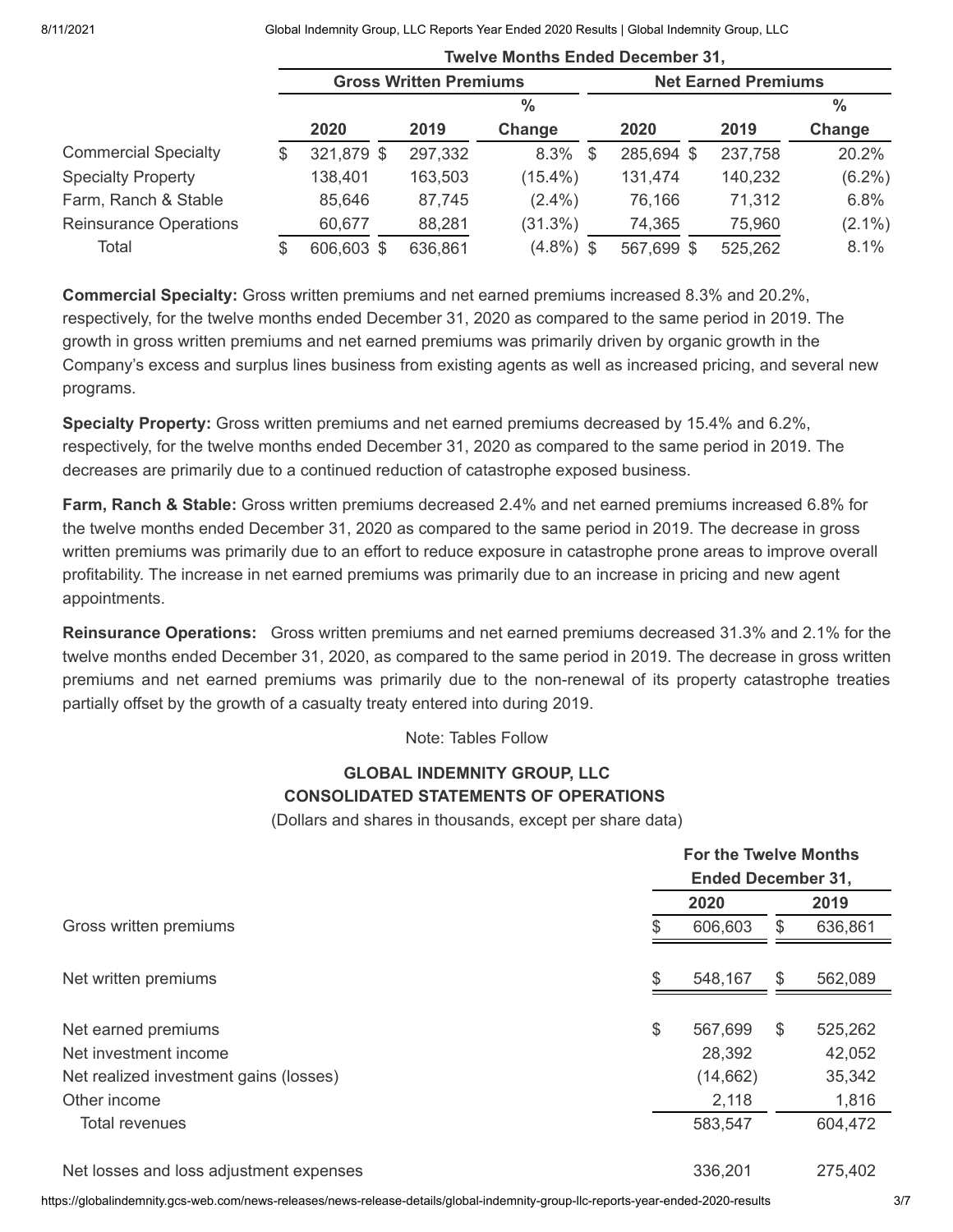| 8/11/2021                    | Global Indemnity Group, LLC Reports Year Ended 2020 Results   Global Indemnity Group, LLC |              |               |         |
|------------------------------|-------------------------------------------------------------------------------------------|--------------|---------------|---------|
|                              | Acquisition costs and other underwriting expenses                                         | 215,607      |               | 208,403 |
|                              | Corporate and other operating expenses                                                    | 41,998       |               | 18,888  |
| Interest expense             |                                                                                           | 15,792       |               | 20,022  |
|                              | Loss on extinguishment of debt                                                            | 3,060        |               |         |
|                              | Income (loss) before income taxes                                                         | (29, 111)    |               | 81,757  |
| Income tax expense (benefit) |                                                                                           | (8, 105)     |               | 11,742  |
| Net income (loss)            |                                                                                           | (21,006)     |               | 70,015  |
|                              | Less: Preferred stock distributions                                                       | 152          |               |         |
|                              | Net income (loss) available to common shareholders                                        | (21, 158)    | \$            | 70,015  |
| Per share data:              |                                                                                           |              |               |         |
|                              | Net income (loss) available to common shareholders                                        |              |               |         |
| <b>Basic</b>                 |                                                                                           | \$<br>(1.48) | $\frac{1}{2}$ | 4.93    |
| Diluted (1)                  |                                                                                           | \$<br>(1.48) | \$            | 4.88    |
|                              | Weighted-average number of shares outstanding                                             |              |               |         |
| <b>Basic</b>                 |                                                                                           | 14,291       |               | 14,192  |
| Diluted (1)                  |                                                                                           | 14,291       |               | 14,335  |
|                              | Cash dividends/distributions declared per common share                                    | \$<br>1.00   | \$            | 1.00    |
| Combined ratio analysis: (2) |                                                                                           |              |               |         |
| Loss ratio                   |                                                                                           | 59.2%        |               | 52.5%   |
| Expense ratio                |                                                                                           | 38.0%        |               | 39.7%   |
| Combined ratio               |                                                                                           | 97.2%        |               | 92.2%   |
|                              |                                                                                           |              |               |         |

*(1) For the twelve months ended December 31, 2020, weighted-average number of shares outstanding – basic was used to calculate diluted earnings per share due to a net loss for the period.*

*(2) The loss ratio, expense ratio and combined ratio are GAAP financial measures that are generally viewed in the insurance industry as indicators of underwriting profitability. The loss ratio is the ratio of net losses and loss adjustment expenses to net earned premiums. The expense ratio is the ratio of acquisition costs and other underwriting expenses to net earned premiums. The combined ratio is the sum of the loss and expense ratios.*

# **GLOBAL INDEMNITY GROUP, LLC CONSOLIDATED BALANCE SHEETS**

(Dollars in thousands)

| <b>ASSETS</b>                                                                    | <b>December</b><br>31, 2020 |              | December 31,<br>2019 |  |
|----------------------------------------------------------------------------------|-----------------------------|--------------|----------------------|--|
| <b>Fixed Maturities:</b>                                                         |                             |              |                      |  |
| Available for sale, at fair value                                                |                             |              |                      |  |
| (amortized cost: 2020 - \$1,149,009 and 2019 - \$1,231,568; net of allowance of: |                             |              |                      |  |
| $2020 - $0)$                                                                     | \$.                         | 1,191,186 \$ | 1,253,159            |  |
| Equity securities, at fair value                                                 |                             | 98,990       | 263,104              |  |
| Other invested assets                                                            |                             | 97,018       | 47,279               |  |
| Total investments                                                                |                             | 1,387,194    | 1,563,542            |  |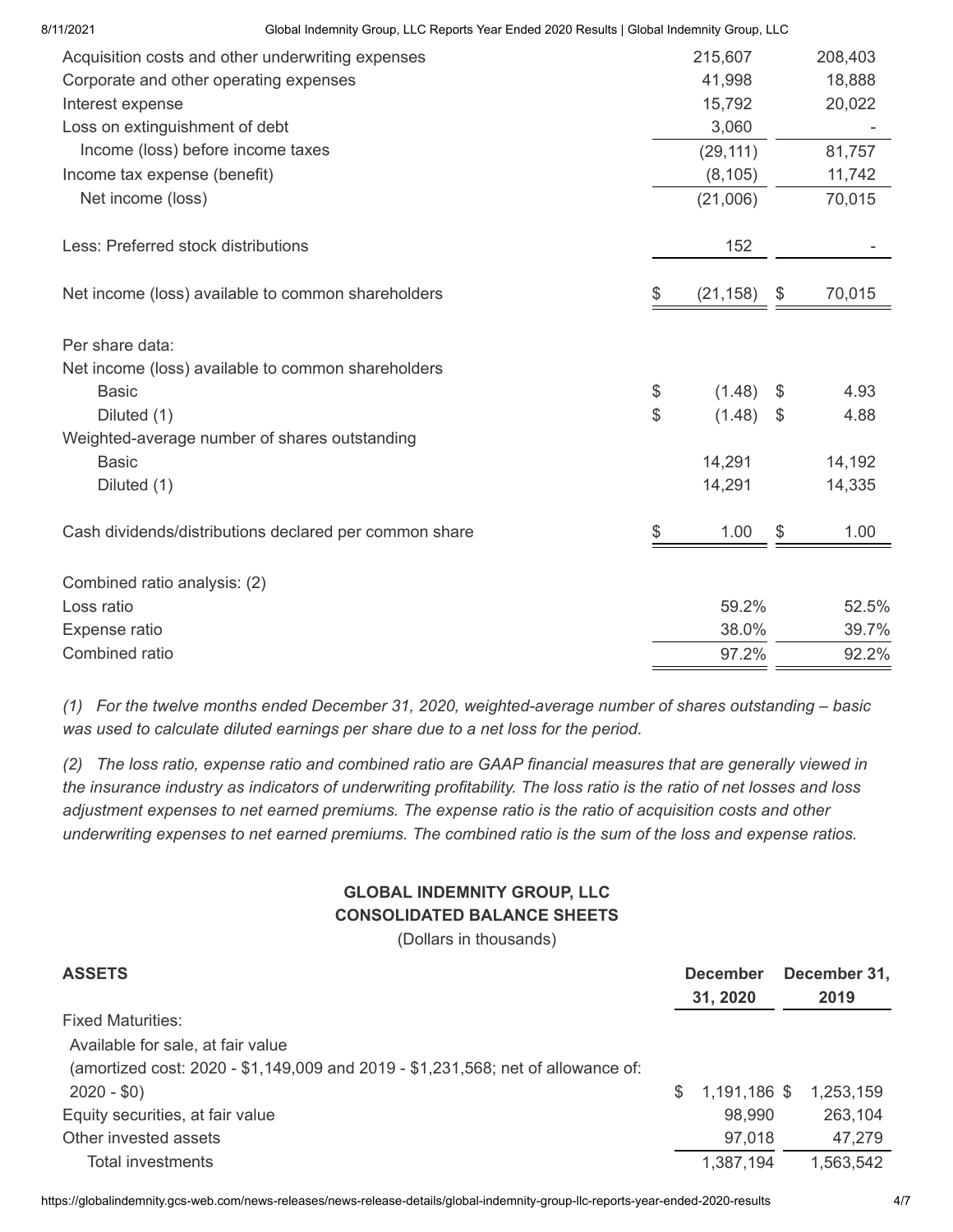| Cash and cash equivalents                                                            |    | 67,359       | 44,271    |
|--------------------------------------------------------------------------------------|----|--------------|-----------|
| Premiums receivable, net of allowance for credit losses of \$2,900 at December 31,   |    |              |           |
| 2020                                                                                 |    | 109,431      | 118,035   |
| Reinsurance receivables, net of allowance for credit losses of \$8,992 at December   |    |              |           |
| 31, 2020                                                                             |    | 88,708       | 83,938    |
| Funds held by ceding insurers                                                        |    | 45,480       | 48,580    |
| Federal income taxes receivable                                                      |    |              | 10,989    |
| Deferred federal income taxes                                                        |    | 34,265       | 31,077    |
| Deferred acquisition costs                                                           |    | 65,195       | 70,677    |
| Intangible assets                                                                    |    | 20,962       | 21,491    |
| Goodwill                                                                             |    | 6,521        | 6,521     |
| Prepaid reinsurance premiums                                                         |    | 12,881       | 16,716    |
| Other assets                                                                         |    | 66,912       | 60,048    |
| <b>Total assets</b>                                                                  | S. | 1,904,908 \$ | 2,075,885 |
| <b>LIABILITIES AND SHAREHOLDERS' EQUITY</b>                                          |    |              |           |
| <b>Liabilities:</b>                                                                  |    |              |           |
| Unpaid losses and loss adjustment expenses                                           | \$ | 662,811 \$   | 630,181   |
| Unearned premiums                                                                    |    | 291,495      | 314,861   |
| Ceded balances payable                                                               |    | 8,943        | 20,404    |
| Payable for securities purchased                                                     |    | 4,667        | 850       |
| <b>Contingent commissions</b>                                                        |    | 10,832       | 11,928    |
| Debt                                                                                 |    | 126,288      | 296,640   |
| <b>Other liabilities</b>                                                             |    | 81,548       | 74,212    |
| <b>Total liabilities</b>                                                             |    | 1,186,584    | 1,349,076 |
|                                                                                      |    |              |           |
| <b>Shareholders' equity:</b>                                                         |    |              |           |
| Series A cumulative fixed rate preferred shares, \$1,000 par value; 100,000,000      |    |              |           |
| shares authorized, shares issued and outstanding:                                    |    |              |           |
| 4,000 and 0 shares, respectively, liquidation preference: \$1,000 per share and \$0, |    |              |           |
| respectively                                                                         |    | 4,000        |           |
| Common shares, par value: no par at December 31, 2020 and \$0.0001 at                |    |              |           |
| December 31, 2019, 900,000,000 common shares authorized;                             |    |              |           |
| class A common shares issued: 10,263,722 and 10,282,277 respectively; class A        |    |              |           |
| common shares outstanding: 10,263,722 and                                            |    |              |           |
| 10,167,056, respectively; class B common shares issued and outstanding:              |    |              |           |
| 4,133,366 and 4,133,366, respectively                                                |    |              | 2         |
| Additional paid-in capital (1)                                                       |    | 445,051      | 442,403   |
| Accumulated other comprehensive income, net of taxes                                 |    | 34,308       | 17,609    |
| Retained earnings (1)                                                                |    | 234,965      | 270,768   |
| Class A common shares in treasury, at cost: 0 and 115,221 shares, respectively       |    |              | (3,973)   |
| Total shareholders' equity                                                           |    | 718,324      | 726,809   |
|                                                                                      |    |              |           |
| Total liabilities and shareholders' equity                                           | S. | 1,904,908 \$ | 2,075,885 |

*(1) Since the Company's initial public offering in 2003, the Company repurchased 20.2 million shares for a total of \$488 million. These share repurchases are reflected by a \$488 million reduction of the Company's additional paid-*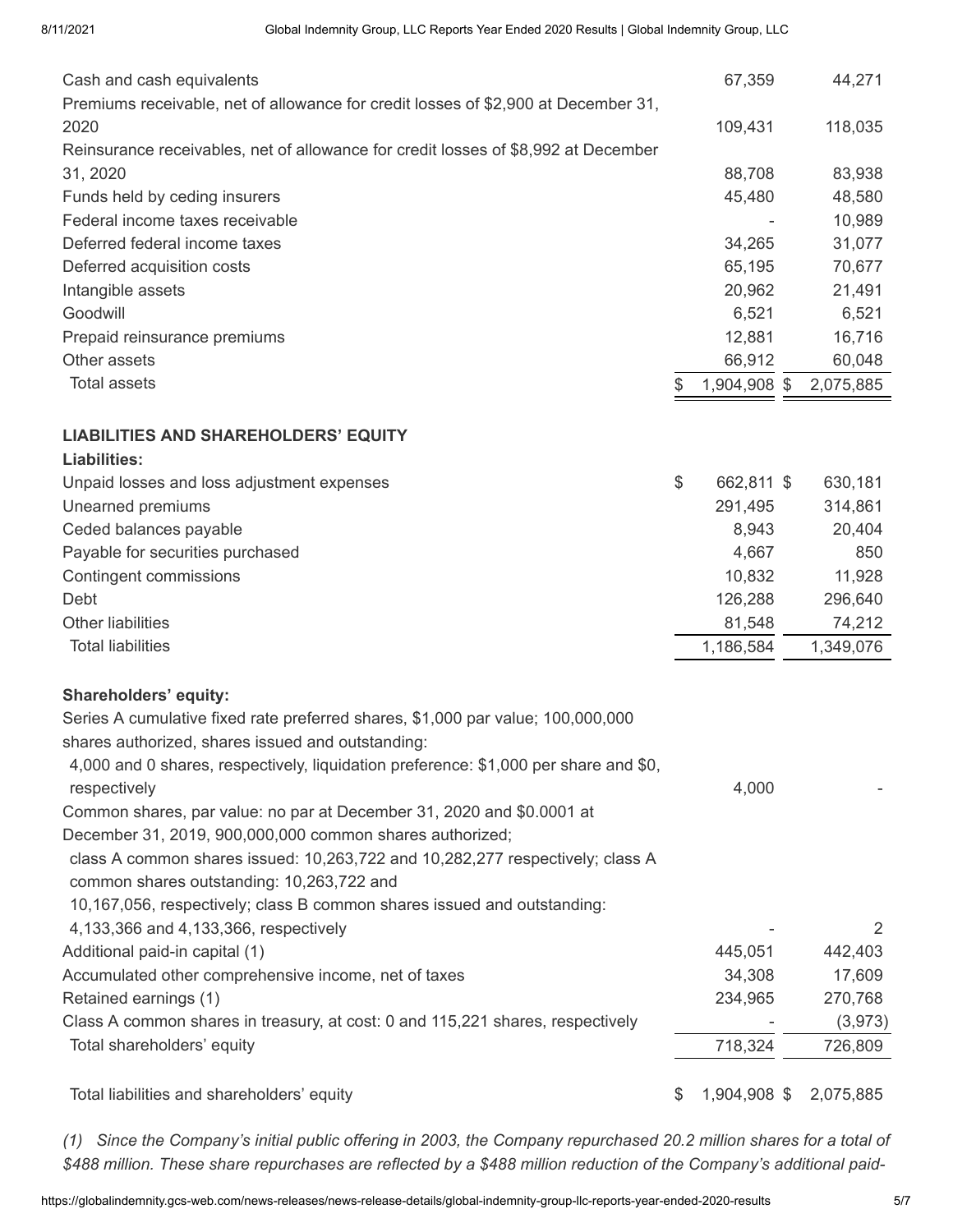8/11/2021 Global Indemnity Group, LLC Reports Year Ended 2020 Results | Global Indemnity Group, LLC

*in capital and retained earnings as of December 31, 2020 and December 31, 2019. Retained earnings are also net of \$43 million and \$29 million of cumulative historic Company dividends/distributions to shareholders as of December 31, 2020 and December 31, 2019, respectively.*

# **GLOBAL INDEMNITY GROUP, LLC SELECTED INVESTMENT DATA**

(Dollars in millions)

|                                           | <b>Market Value as of</b> |              |  |         |  |
|-------------------------------------------|---------------------------|--------------|--|---------|--|
|                                           | December 31, December 31, |              |  |         |  |
|                                           |                           | 2020         |  | 2019    |  |
| <b>Fixed maturities</b>                   | \$                        | $1,191.2$ \$ |  | 1,253.2 |  |
| Cash and cash equivalents                 |                           | 67.4         |  | 44.3    |  |
| Total bonds and cash and cash equivalents |                           | 1,258.6      |  | 1,297.5 |  |
| Equities and other invested assets        |                           | 196.0        |  | 310.4   |  |
| Total cash and invested assets, gross     |                           | 1,454.6      |  | 1,607.9 |  |
| Payable for securities purchased          |                           | (4.7)        |  | (0.9)   |  |
| Total cash and invested assets, net       | \$.                       | 1,449.9      |  | 1,607.0 |  |

#### **Total Investment Return (1) For the Twelve Months Ended December 31,**

|                                              | PUULIINUI VII |    |         |  |  |
|----------------------------------------------|---------------|----|---------|--|--|
|                                              | 2020          |    | 2019    |  |  |
| Net investment income                        | \$<br>28.4    | \$ | 42.1    |  |  |
| Net realized investment gains (losses)       | (14.7)        |    | 35.3    |  |  |
| Net unrealized investment gains              | 21.8          |    | 44.6    |  |  |
| Net realized and unrealized investment gains | 7.1           |    | 79.9    |  |  |
| Total net investment income and gains        | 35.5          | \$ | 122.0   |  |  |
| Average total cash and invested assets       | 1,528.4       | \$ | 1,558.6 |  |  |
| Total investment return %                    | 2.3%          |    | 7.8%    |  |  |

*(1) Amounts in this table are shown on a pre-tax basis.*

# **GLOBAL INDEMNITY GROUP, LLC SUMMARY OF ADJUSTED OPERATING INCOME**

(Dollars and shares in thousands, except per share data)

| <b>For the Twelve Months</b> |      |  |
|------------------------------|------|--|
| <b>Ended December,</b>       |      |  |
| 2020                         | 2019 |  |
|                              |      |  |